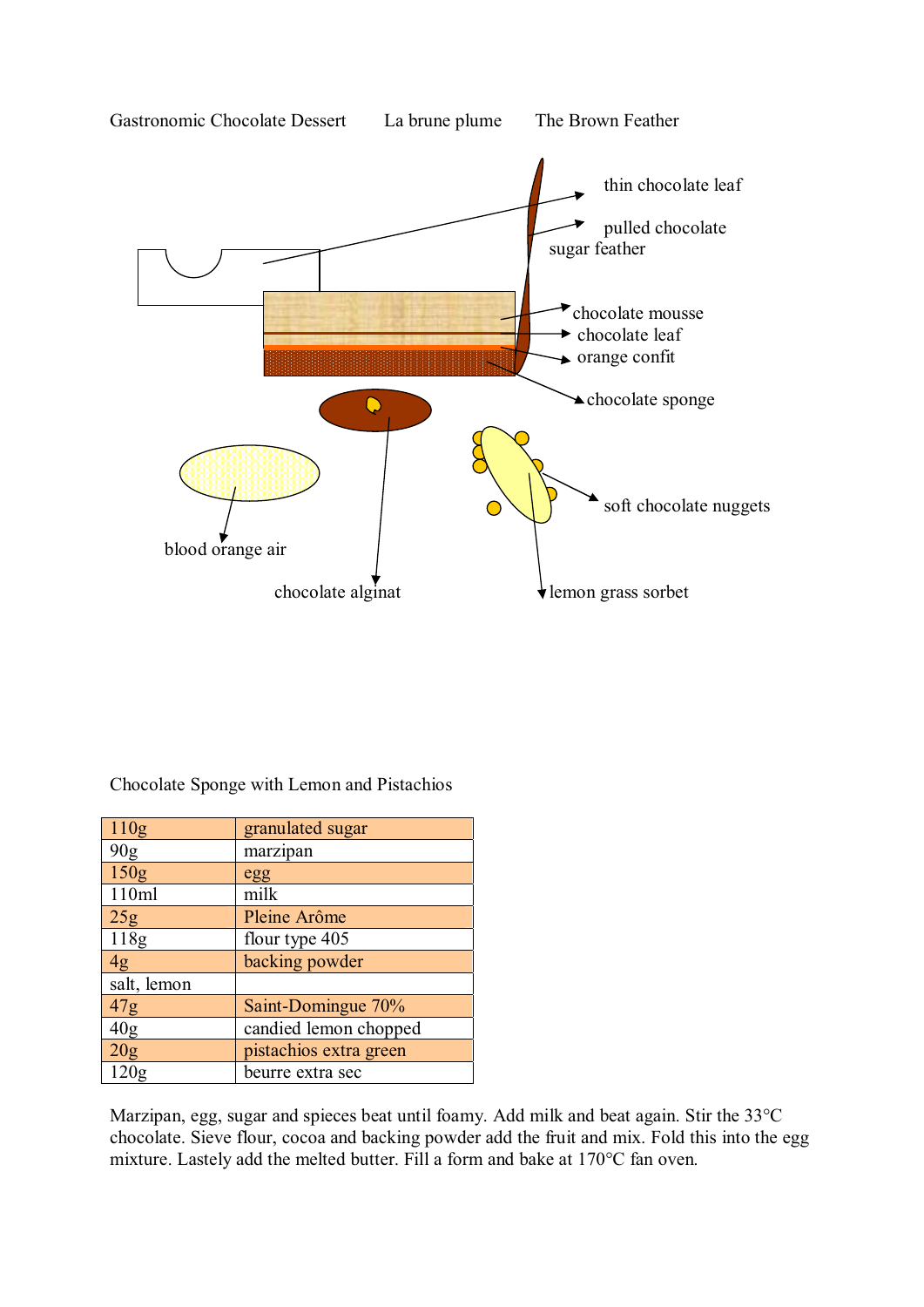Orange Confit

| 750g            | organic oranges without seeds |
|-----------------|-------------------------------|
| 45g             | beurre extra sec              |
| 80 <sub>g</sub> | granulated sugar              |
| 155g            | invert sugar syrup            |
| 2c1             | grand marnier                 |

Cook the orange in salted water for two hours. Drain and leave to cool. Cut off the ends and cut the orange into pieces. Cook with butter and sugar for a minimum of three hours until soft. Add the grand marnier and liquidise. Keep cool and give it on the sponge.

Extremely Thin Chocolate Leaf

Roll the dark chocolate thinly between plastic. Cut and put on top of the orange confit. In the same way make the chocolate leaf for decoration

Saint-Domingue Dark Chocolate Mousse

| 100g  | egg                |
|-------|--------------------|
| 50g   | granulated sugar   |
| 145g  | Saint-Domingue 66% |
| 400ml | cream $30\%$       |

Make a pate à bombe from egg and sugar. Mix this with chocolate at 33°C and fold in whipped cream. Layer this on the chocolate leaf. Freeze, than cut in rectangles.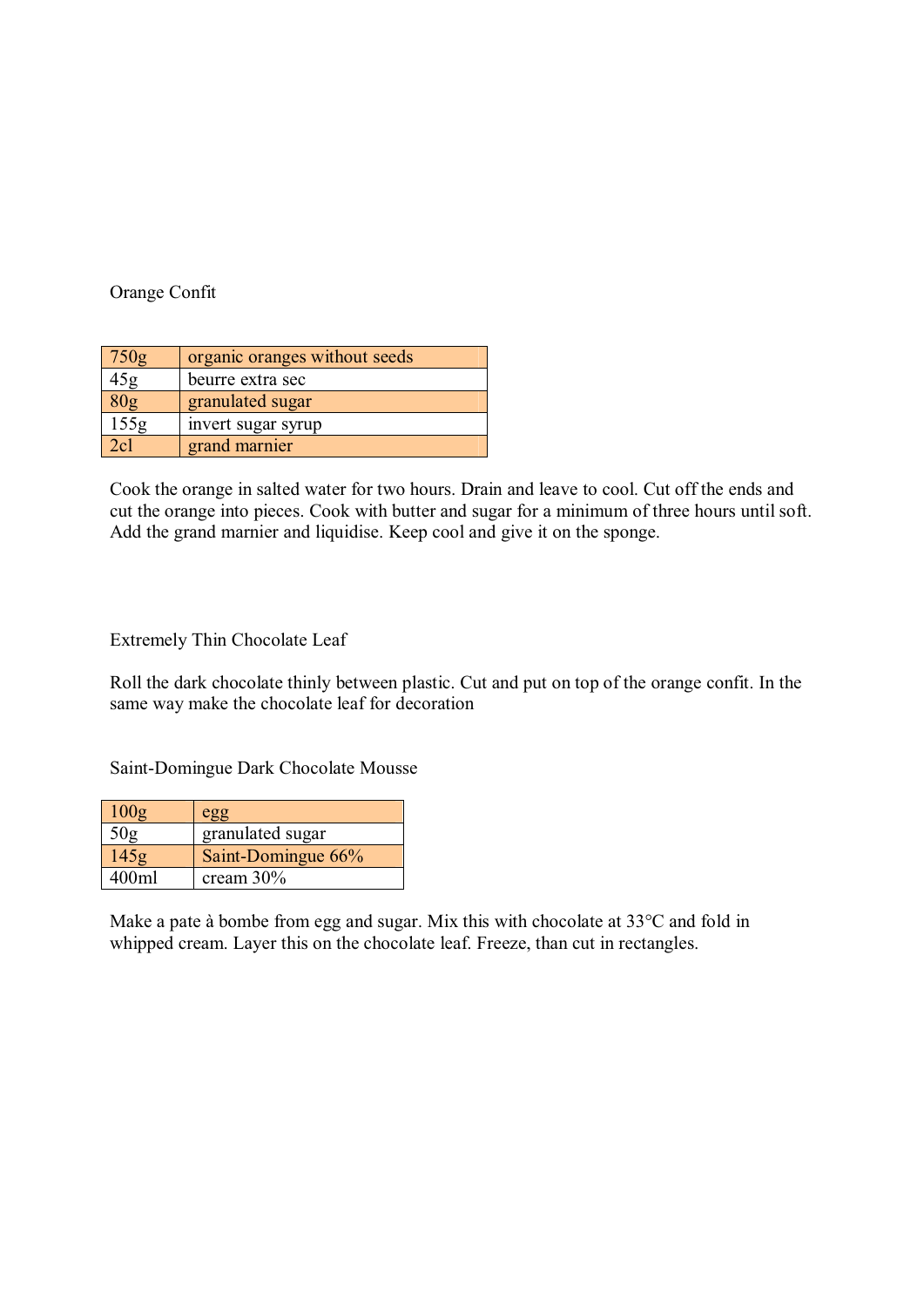Chocolate Glaze

| 225ml | cream $30\%$       |
|-------|--------------------|
| 600g  | clear glaze        |
| 300g  | Saint-Domingue 66% |

Bring the cream to the boil. To make the ganache mix chocolate and cream. When the clear glaze reaches 80°C mix with ganache. Cool. Heat again to 40°C and cover the chocolate pieces. Cut out half moon shapes.

Blood Orange Air

| 150ml   | a reduction of blood orange juice |
|---------|-----------------------------------|
| 50ml    | water                             |
| 4 spoon | emulzoon                          |

Mix all ingredients to a light and airy mixture.

Soft Gold Nuggets

| 100g | Saint-Domingue 66% |
|------|--------------------|
|      | malto              |
|      | gold powder        |

Mix melted chocolate with malto. Sautée and toss with gold powder.

Lemon Grass Sorbet

| 300ml  | lime juice       |
|--------|------------------|
| 300g   | lemon grass      |
| 300g   | granulated sugar |
| 150g   | glucose syrup    |
| 600ml  | milk             |
| 300ml  | cream 30%        |
| 3 leaf | gelatine Platin  |

Bring to the boil lime juice, chopped lemon grass and sugar. Mix with cream and milk and leave to infuse. Sieve. Add desolved gelatine, freeze, form quenelle shapes and place on nuggets.